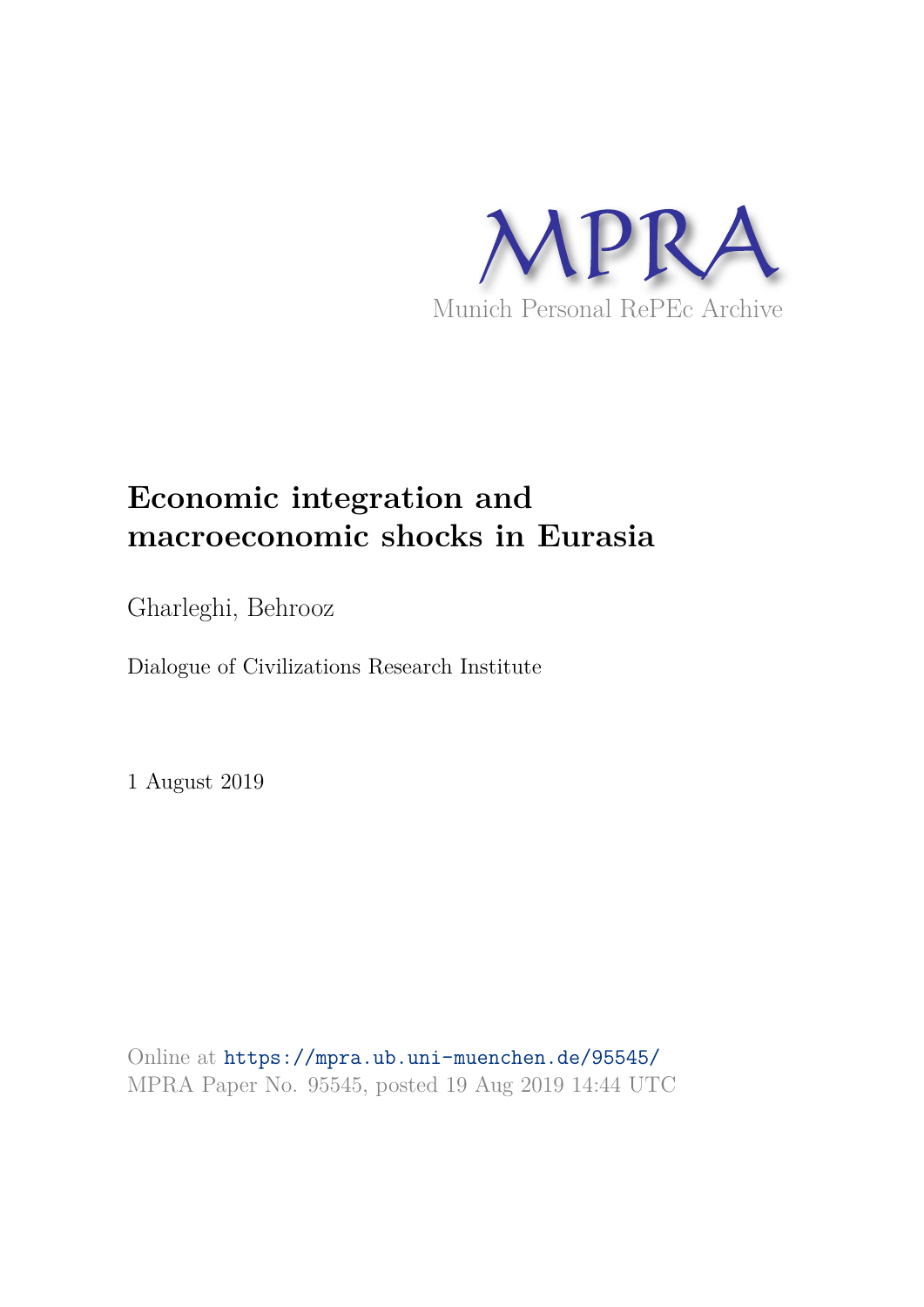# **Economic integration and macroeconomic shocks in Eurasia <sup>1</sup>**

**Behrooz Gharleghi DOC Research Institute, 10117, Berlin, Germany**  Email: [bgharleghi@doc-research.org](mailto:bgharleghi@doc-research.org) 

#### **Abstract**

The main objective of this research is to make an assessment of the symmetry/asymmetry of underlying macroeconomic shocks in the Eurasia region. A model is developed to distinguish structural global supply shocks, regional supply shocks, and domestic supply shocks using a reduced-form structural vector autoregressive model (SVAR). Empirical results reveal that the correlation between domestic and regional shocks, as well as between domestic and global shocks, are clearly divided into two groups of countries: (i) domestic (country-specific) supply shocks are more correlated with global shocks in the European part of the region (Armenia, Belarus, Georgia, and Ukraine; with the exception of Mongolia here); and (ii) domestic shocks are mostly correlated with regional shocks in the Central Asian part of the region (Kazakhstan, Kyrgyzstan, Tajikistan, Turkmenistan, Uzbekistan, and Azerbaijan; with the exception of Moldova here). This has implications for the Chinese economy in the region.

**Keywords**: Eurasia, China, Economic shocks

## **1. Introduction**

<u>.</u>

A global economic crises seems to be unavoidable, trade protectionism is proliferating – at least currently in some developed countries – and globalisation is slowing down (Jian, 2017). It is difficult to say that developed countries are opposing globalisation, but at the same time, the previous world economic order cannot meet their needs and new rules are necessary to deal with their interests. However, developed countries cannot determine the system, or how the system is regulated, alone. This is because globalisation in the current era requires a fair and equitable system of trade that provides an active role for developing countries. The development of regional and global partnerships such as the Comprehensive and Progressive Agreement for Trans-Pacific Partnership (CPTPP) and ASEAN Australia New Zealand Free Trade Area (AANZFTA) are examples of such cooperation between the developed and developing worlds. In this context, Russia's Greater Eurasian Partnership and China's Belt and Road Initiative are two instances of international cooperation that could respond to the changing international economic environment (Lukin, 2016).

The emergence of economic integration in a number of global regions has encouraged tighter economic cooperation in Eurasia. This region is receiving increasing attention as it is considered to be a bridge between East and West. It is necessary to identify how the economies of Eurasia respond to shocks from the region and from the world.

<sup>&</sup>lt;sup>1</sup> This paper has been presented in the ECOMOD Conference, Azores, Portugal during 10-12 July 2019. It is part of the "Eurasian Integration Index" project at the Dialogue of Civilizations Research Institute.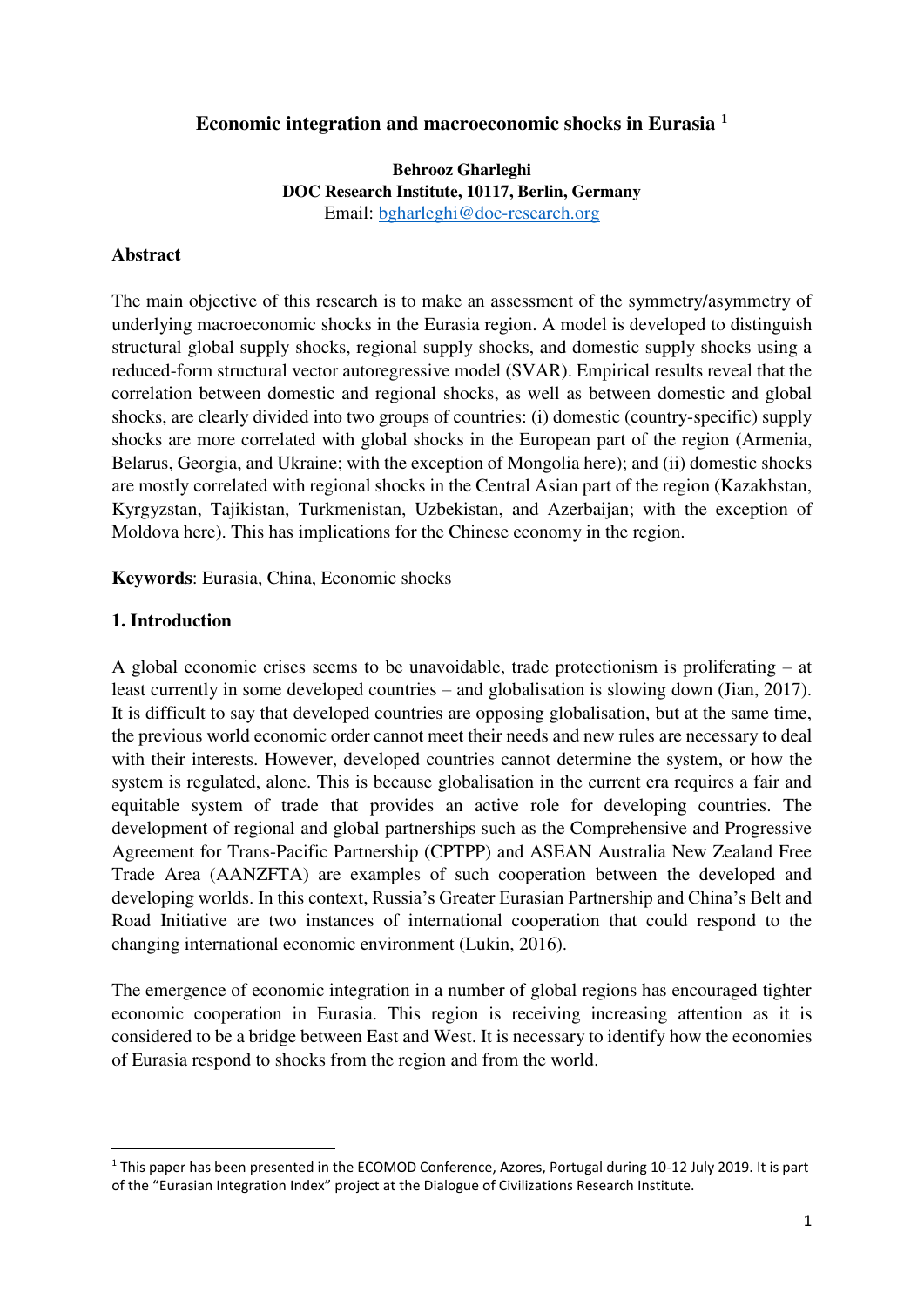In this paper, the US economy represents the global economy and the regional economy is represented by the Chinese economy, due to their significant impact on other countries. It is important to realise whether Eurasian economies are more influenced by the global economy or the regional economy, in terms of macroeconomic shocks.

Regionalisation has emerged as a fundamental trend in the development of global order. Regionalisation also involves the establishing of new forms of interaction between states, especially when they comprise the world's macro regions. An increasing number of countries are attempting to form a stable system of cooperation with their neighbours. This is helpful in enhancing domestic potential and in facilitating solutions to regional problems. Regionalisation has taken various forms, including trade agreements, custom unions, alignment of regulatory systems, and monetary arrangements. In the Eurasia region, such arrangements have to some extent come about within the Eurasian Economic Union (EAEU), the Eurasian Economic Space, and the Shanghai Cooperation Organisation (Alimov, 2018).

China has recently developed its relations with neighbouring countries and is trying to increase its influence on these countries through the Belt and Road Initiative. The rise of the Chinese economy could potentially create a Yuan bloc in the region. The phrase 'Yuan bloc' implies a concentration of trade and investment relations in Eurasia rather than the role of the currency as part of a common monetary policy in the region. These two interpretations of 'Yuan bloc' are not necessarily in competition, as one may cause the other (Frankel, 1994).

Most of the countries in Eurasia are transitional economies that changed from central planning to free markets after the collapse of the Soviet Union in 1990. However, they are diverse in terms of culture, for example, some countries are closer to Europe and others, like the Central Asian countries, are closer to China. The region is prone to shocks from the global economy – as shown by US attempts to assert dominance over the Eastern European part of the region – and also from the regional economy – as shown by Chinese attempts to influence the region. Therefore, it is important to understand the reaction of these economies to supply shocks from the world and from the region.

This paper contributes to the literature by evaluating the economic security of the region and by assessing political analyses that have been recorded by Kuchins (2018), Karaganov (2018), and Li (2018).

# **2. Literature review**

There is a large body of political analysis of Eurasian countries, but only a few authors pay respect to various aspects of economic integration. For example, Vinokurov (2017) examined the current state of the Eurasian Economic Union (EAEU) with in terms of economic integration, showing that the EAEU has not been a success story and also that the integration progress has slowed down, despite initially rapid advancement. However, there have been some achievements. The EAEU is widely viewed as a functioning customs union, although not as a general unit of regional economic integration.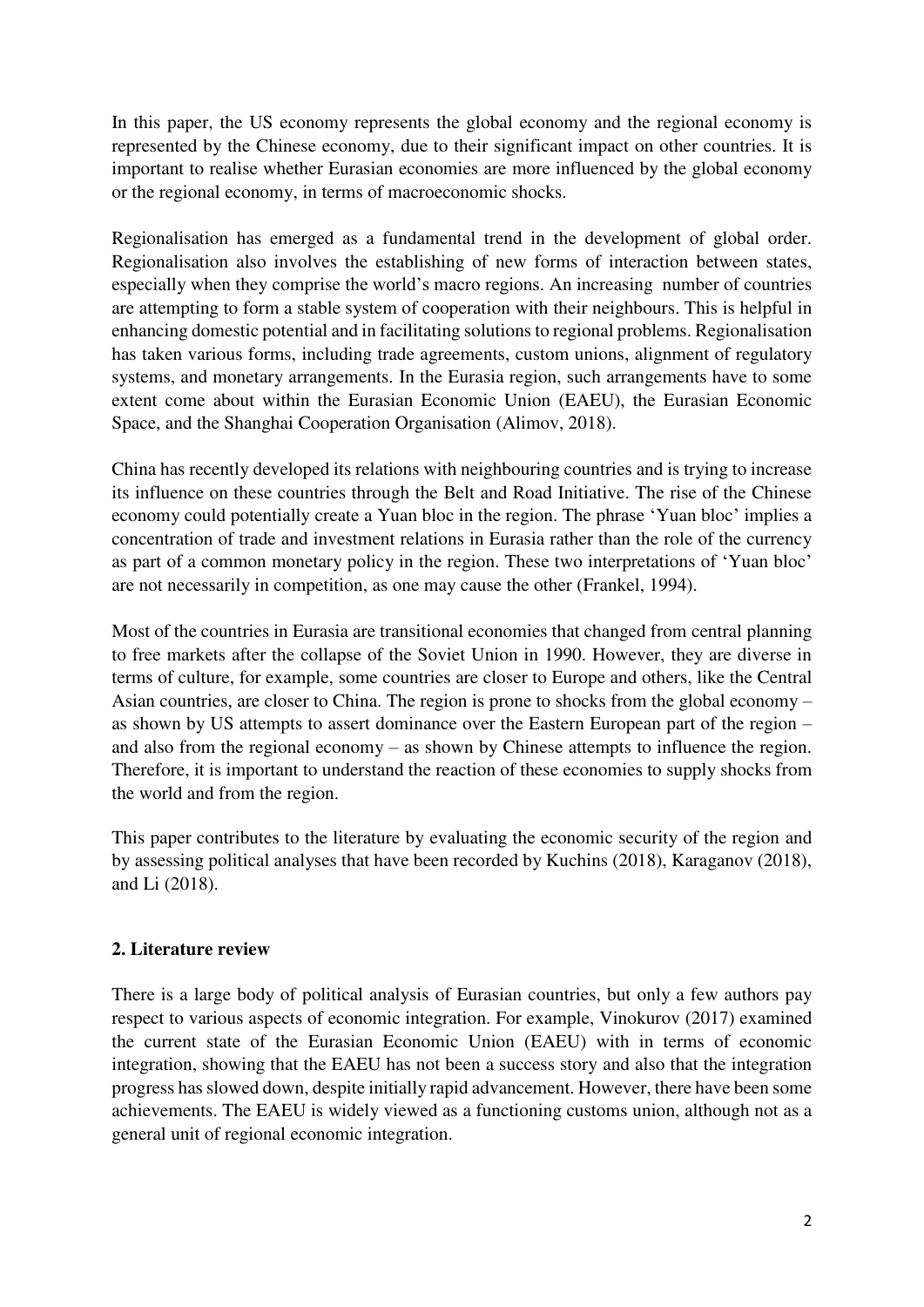Hartwell (2013) examined the challenges for deeper and broader integration in the Eurasia region and concluded that greater integration would only be useful for all economies if it is based on fostering the trade liberalisation in the region. In addition, the inclusion of Ukraine is not essential for the success of regional integration but Central Asian countries should be encouraged to follow a liberalised union. Just as the EU did in the post-war era, the Eurasian Economic Union could help the members to take liberalised steps that they are unable to take individually.

Vinokurov et. al (2017) examined monetary policy coordination among the five members of the EAEU and proposed three monetary regimes: (i) monetary policy reacts to inflation and, to a small extent, to the US Dollar; (ii) monetary policy reacts to the Russian Ruble; and (iii) monetary policy is based on a pegged exchange rate among the five members of the EAEU (Armenia, Belarus, Kazakhstan, Kyrgyzstan, and Russia). The result of the research revealed that in three of the four smaller EAEU countries, a pegged exchange rate would increase macroeconomic volatility. The second regime performs well (when monetary policy reacts to Russian Ruble, and to inflation) in Armenia, Kazakhstan, and Kyrgyzstan. Overall, the results indicate that the EAEU is not mature enough for a fully pegged exchange rate regime.

Atik (2014) argued that the regional economic integration of the EAEU is inefficient. He claimed that the causes of inefficiency are: (i) an inadequate convergence with the market economy; (ii) differences in macroeconomic structures, including income distributions, level of industrialisation, and balance-of-payments differences; (iii) a lack of common goals; and (iv) conflicts of interest across the region.

Beside the points above, the Eurasian Development Bank has reported different criteria for integration in the region, using trade, GDP, exchange rate, and budget balance variables to identify levels of integration for these economies (Eurasian Economic Integration report, 2017). However, none of these analyses have led to a concrete model that can determine the economic interaction of these economies with global and regional economies.

# **3. Data and methodology**

Eurasia comprises thirteen countries according to the Organisation for Economic Cooperation and Development (OECD) classification: Afghanistan, Armenia, Azerbaijan, Belarus, Georgia, Kazakhstan, Kyrgyzstan, Mongolia, the Republic of Moldova, Tajikistan, Turkmenistan, Ukraine and Uzbekistan. Geographically, this group reaches from the borders of the European Union to the Far East.

GDP data for this study are drawn from the World Development Indicators of the World Bank and are expressed in logarithm form. GDP data for Afghanistan was not available prior to 2002 and hence it is excluded from the calculations.

In order to achieve the objective of the paper, I suggest that the model for regional economic integration should consist of three types of shocks: global output shocks; regional output shocks; and country-specific output shocks. Global output and regional output can be represented by US GDP and Chinese GDP respectively.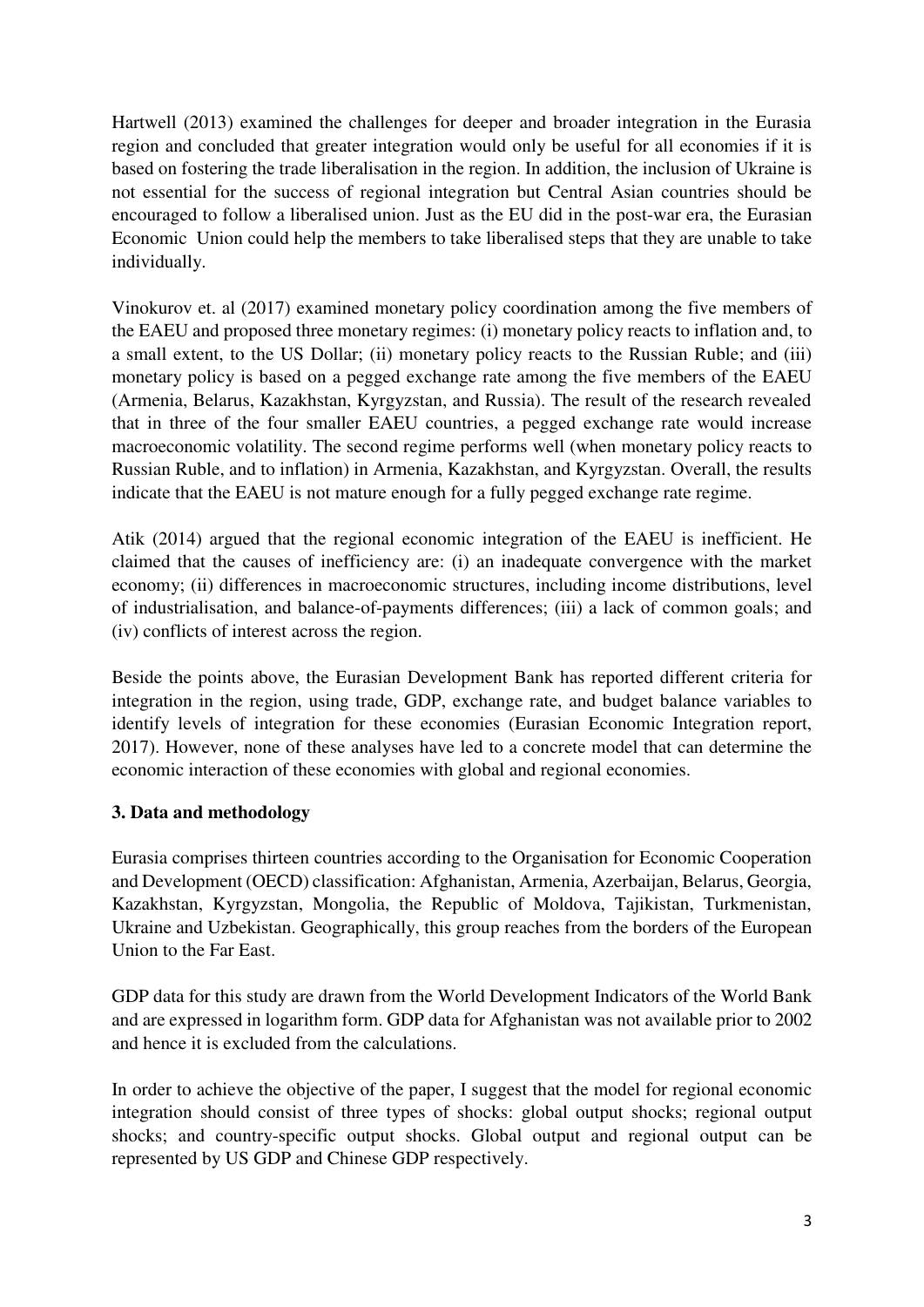$$
x_t = (y_t^g, y_t^r, y_t^d)
$$

where *y* is the output and the superscripts *g, r,* and *d* refer to global, regional, and domestic shocks, respectively. The structural form of the above equation would be:

$$
x_t = A(L)\varepsilon_{jt}^k
$$

where  $k = g, r, d$  and *j* is the supply shocks. In this paper, *A* is a  $3 \times 3$  matrix that defines the response of endogenous variables to global, regional, and domestic shocks. Therefore the VAR model is represented as below:

$$
A(L) = \begin{bmatrix} A_{11}(L) & A_{12}(L) & A_{13}(L) \\ A_{21}(L) & A_{22}(L) & A_{23}(L) \\ A_{31}(L) & A_{32}(L) & A_{33}(L) \end{bmatrix}
$$

However, there should be some restrictions imposed on this model in order to *identify* the matrix using the  $[(n^2 - n)/2]$  formula, which results in three restrictions. These restrictions are defined below: (i) regional and country-specific shocks have no long-run impact on global output; and (ii) country-specific shocks have no long-run impact on regional output, therefore the matrix model would be written as:

$$
\begin{bmatrix} \Delta y_t^g \\ \Delta y_t^r \\ \Delta y_t^d \end{bmatrix} = \begin{bmatrix} A_{11}(L) & 0 & 0 \\ A_{21}(L) & A_{22}(L) & 0 \\ A_{31}(L) & A_{32}(L) & A_{33}(L) \end{bmatrix} \times \begin{bmatrix} \varepsilon_t^g \\ \varepsilon_t^r \\ \varepsilon_t^d \end{bmatrix}
$$

Where ε is the vector of the reduced form error term. In fact the above model is the structural vector autoregressive model developed by Blanchard and Quah (1989).

Regional shocks are important to an economy as it is assumed that neighbouring countries are trade partners and may have similar economic structures. External shocks have the potential to go beyond the regional boundaries. If global shocks can affect economies in the same way, a global arrangement could be a better option for dealing with global shocks than regional arrangements. In the case of Eurasia, if global shocks (US output) are relatively more important than regional shocks (Chinese output), then forming a US Dollar bloc would be a better policy and vice versa for a Yuan bloc (Frankel and Shang-Jin, 1994). Bayoumi and Eichengreen (1993) argued that supply shocks are more structural and less sensitive to varieties of exchange rate arrangement. If supply shocks are correlated across the region, then the region would be a candidate for common monetary arrangements. Frankel and Rose (1998) stated that with the rise in trade, countries are likely to face increasingly similar shocks. Therefore, supply shocks may become more correlated when economic integration progresses.

#### **4. Empirical results**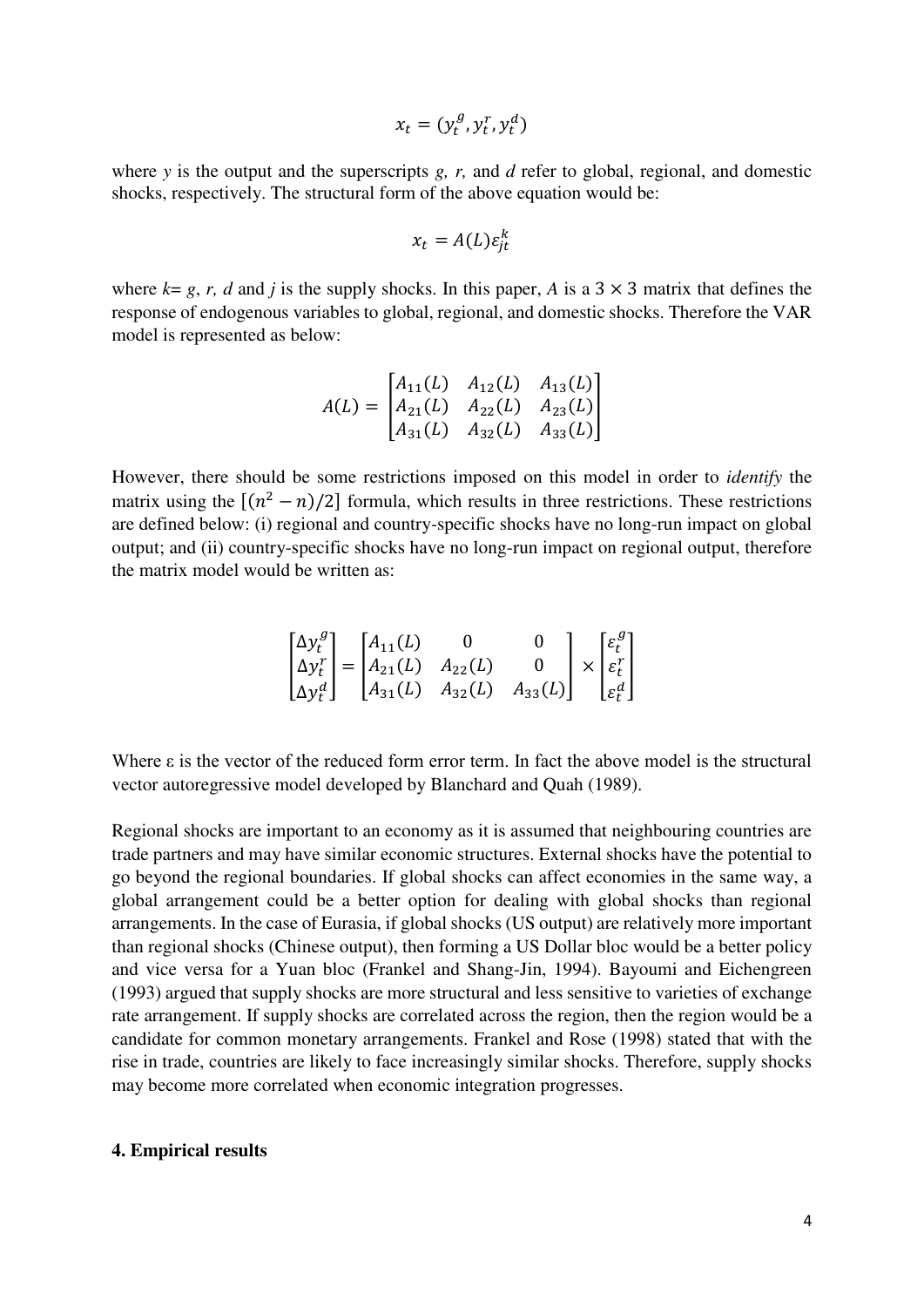The stationary properties of the time series have been examined and are identified to be integrated of order one, i.e., *I*(1) using the ADF and Phillips-Perron tests. Therefore the firstdifference form of all variables is used for estimation. For the SVAR estimation, the lag length is uniformly chosen to be one based on the Schwarz Bayesian Criteria (SBC) as most of the equations show the lag length of one.

The structural VAR model is estimated and the degree of shock symmetry among the countries under consideration is calculated using a correlation of identified disturbances. For this reason, the correlation of three structural shocks is estimated via a structural VAR model for the twelve Eurasian economies from 1991 to 2017, the longest possible period. It is generally assumed that if the correlation of shocks is positive, the shocks are considered to be symmetric, and if the correlation is negative or if it is insignificant, they would be classified as asymmetric.

In order to find the correlation of structural shocks, structural vector autoregressive models are estimated and the residuals of the models are used to see the correlations. Literature (Sims, 1980) has suggested that if the correlation is positive, the shocks are considered to be symmetric. And if the correlation is negative or it is insignificant, then they are asymmetric. Table 1 reports the correlation between domestic supply shocks in these economies. High correlation between supply shocks suggests that the economies are subject to symmetric shocks and may have further economic arrangements such as monetary coordination (Chow and Kim, 2003). However, there are some asymmetries observed among different economies. This could be due to the fact that these countries are affected by different sources of variations, i.e., regional and global causes. In order to clarify this issue, the correlations between regional and domestic shocks and also between global and domestic shocks are reported in Table 2.

|            |            |          |            |            | r r<br>┙   |            | $\circ$    |            | ┙╯         |            |            |
|------------|------------|----------|------------|------------|------------|------------|------------|------------|------------|------------|------------|
|            | <b>ARM</b> | AZE      | <b>BEL</b> | <b>GEO</b> | KAZ        | KGZ        | <b>MDA</b> | <b>MNG</b> | <b>TJK</b> | <b>TKM</b> | <b>UKR</b> |
| AZE        | 0,252      |          |            |            |            |            |            |            |            |            |            |
| <b>BEL</b> | $-0,280$   | $-0.097$ |            |            |            |            |            |            |            |            |            |
| <b>GEO</b> | $0.696*$   | 0.291    | $-0.038$   |            |            |            |            |            |            |            |            |
| KAZ        | 0.329      | 0,233    | 0,181      | $0.476**$  |            |            |            |            |            |            |            |
| KGZ        | $-0.030$   | $-0,253$ | 0,255      | 0.071      | 0.319      |            |            |            |            |            |            |
| <b>MDA</b> | $0.567*$   | 0.036    | $-0.181$   | $0.442**$  | $0.433**$  | $0.388***$ |            |            |            |            |            |
| MNG        | $0.602*$   | $-0.078$ | $-0.008$   | $0.488**$  | $0.399***$ | $0.418**$  | $0.586*$   |            |            |            |            |
| TJK        | 0,180      | 0.005    | $-0.077$   | 0,176      | 0,217      | 0,354      | 0,173      | 0.253      |            |            |            |
| TKM        | 0,122      | $-0.095$ | 0,261      | $-0,135$   | 0,048      | $-0,028$   | $-0,040$   | 0.221      | $-0.542**$ |            |            |
| <b>UKR</b> | $0.593*$   | $-0.063$ | 0,060      | $0.497**$  | $0,636*$   | $0.392***$ | $0,526**$  | $0.625*$   | $0.492**$  | 0,048      |            |
| <b>UZB</b> | $-0.067$   | $-0,137$ | 0,233      | 0,122      | 0,109      | $0.394***$ | 0,116      | 0.183      | 0.351      | $-0.151$   | 0,252      |

Table 1: Correlation of domestic supply shocks (China as regional economy) – 1991-2017

Note: \*, \*\*, \*\*\* denote significant at 1%, 5%, and 10% respectively. **Bold** figures are representing symmetry in shocks.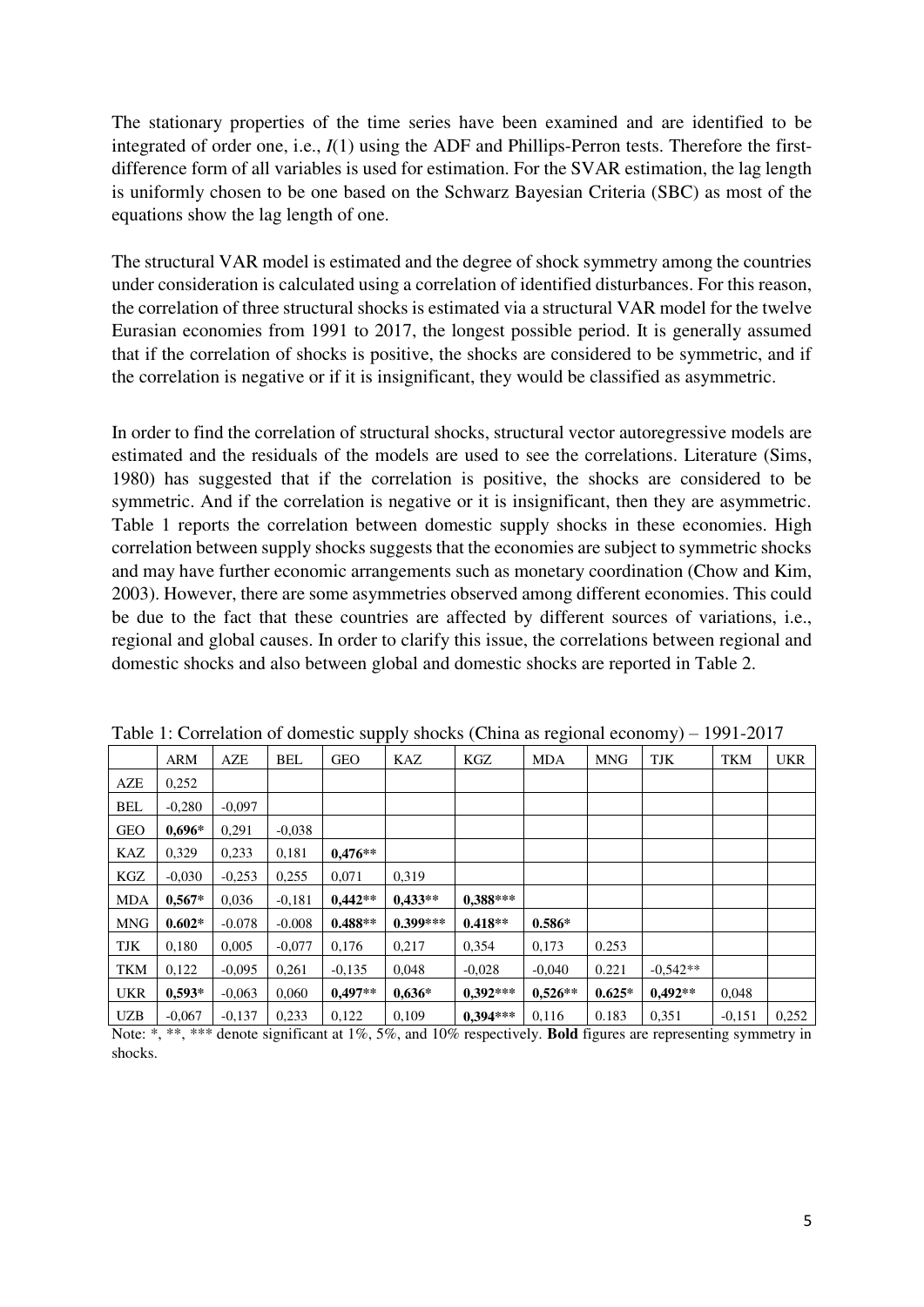|            | 1991-2017  |            | 2000-2017  |            |  |
|------------|------------|------------|------------|------------|--|
|            | <b>USA</b> | <b>CHN</b> | <b>USA</b> | <b>CHN</b> |  |
| <b>ARM</b> | $.672*$    | .328       | $0.777*$   | 0.379      |  |
| AZE        | .248       | $.378***$  | 0.275      | $0.693*$   |  |
| <b>BEL</b> | $.404*$    | .117       | $0.662*$   | $0.524**$  |  |
| <b>GEO</b> | $.532*$    | $.424*$    | $0.698*$   | $0.615*$   |  |
| <b>KAZ</b> | .172       | .320       | $0.442***$ | $.606*$    |  |
| KGZ        | $-166$     | $-.099$    | $-0.284$   | $-0.362$   |  |
| <b>MDA</b> | .152       | .202       | $0.437***$ | 0.075      |  |
| <b>MNG</b> | .308       | .112       | $0.522**$  | 0.044      |  |
| <b>TJK</b> | $-.086$    | .016       | $0.460**$  | 0.101      |  |
| <b>TKM</b> | $-.193$    | $-.077$    | 0.228      | $-0.203$   |  |
| <b>UKR</b> | .265       | .203       | $0.579**$  | 0.371      |  |
| <b>UZB</b> | $-.120$    | .115       | 0.280      | 0.222      |  |
| Average    | .182       | .170       | 0.423      | 0.255      |  |

Table 2: Correlation of domestic supply shocks with the regional shocks and global shocks (China as regional economy)

Note: \*, \*\*, \*\*\* denote significant at 1%, 5%, and 10% respectively.

Following Bayoumi and Eichengreen (1994), high correlation of domestic supply shocks and supply shocks to the anchor country suggests that the economies are subject to symmetric shocks, hence the economies are good candidates for monetary policy coordination with the anchor currency. Based on table above, in Eurasia, the correlation of supply shocks between these economies and the US is high, especially compared to correlation with Chinese supply shocks. Thus, according to Bayoumi and Eichengreen's (1994) propositions, a currency area anchored by US is likely to be more feasible than of one anchored by China.

From Table 2, it is evident that the Central Asian countries are more correlated with the Chinese economy and hence affected by shocks that originate from China. Although for Turkmenistan and Kyrgyzstan, the correlation is negative, the negative value is smaller when compared with the correlation for the US.

Countries in the European part of the region are more correlated with the US economy. This is an indication that generally, the region as a whole does not provide strong evidence that it is ready for monetary arrangements because the economies tend to be aligned with different economies. But there are suggestive indications that some arrangements could be made between the Central Asian countries with China, and between the European countries of Eurasia with the US.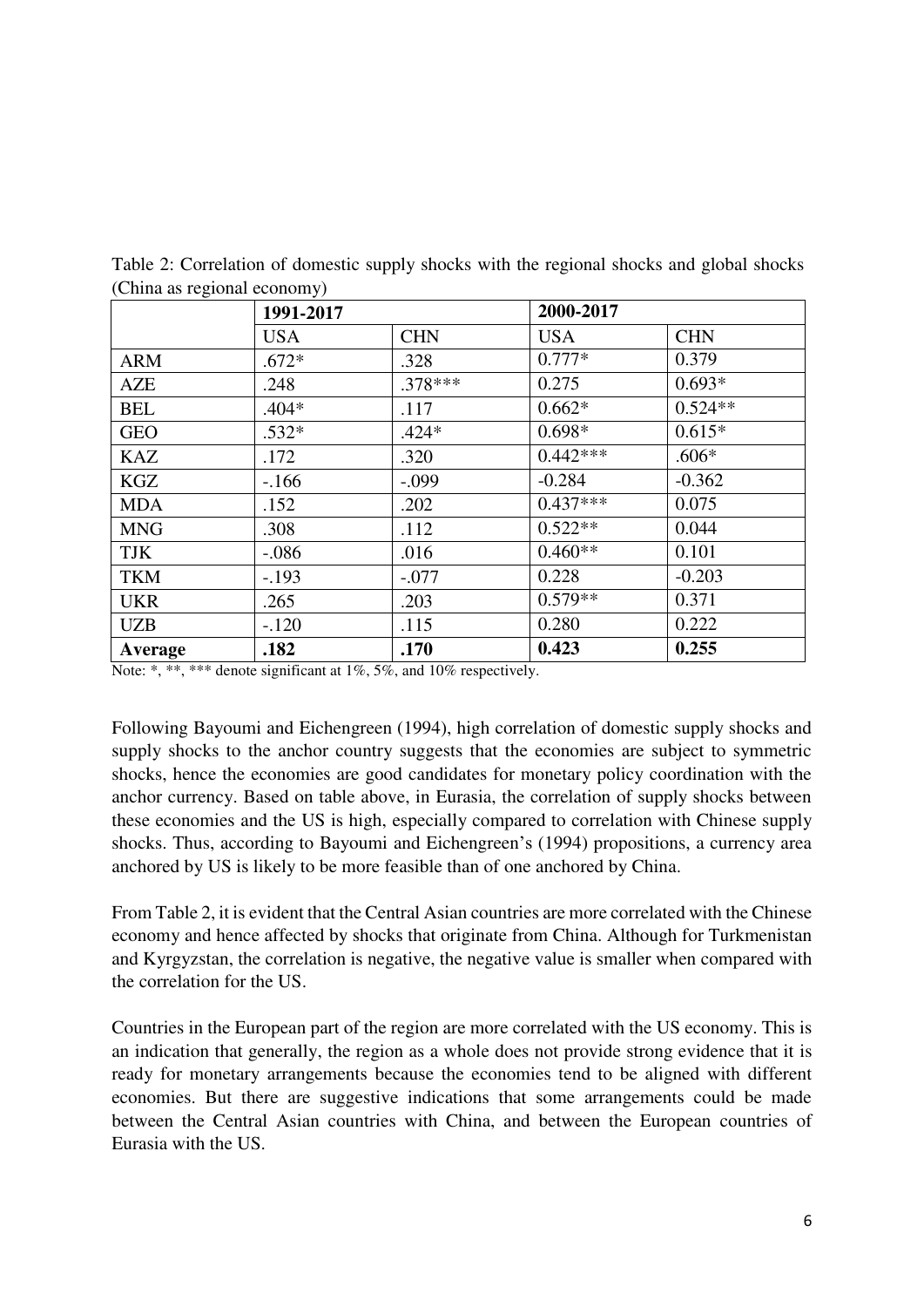# **5. Conclusion**

A three variable structural vector autoregressive model was used to identify the impact of three types of shocks on the economies of Eurasia. The correlation of supply shocks within the region suggests some possibilities for further economic cooperation in monetary policies. In line with the objectives of the study to identify the impact of global shocks and regional shocks, two sub-regions were identified: (i) the sub-region of the Central Asian countries of Eurasia; and (ii) the sub-region of the European countries of Eurasia. Regional shocks are more important than global shocks for the Central Asian countries, and global shocks are more important than regional shocks in the European part of the region.

## **References**

Alimov, R. (2018). The Shanghai Cooperation Organisation: Its role and place in the development of Eurasia. *Journal of Eurasian studies*, *9*(2), 114-124.

Atik, S. (2014). Regional economic integrations in the post-Soviet Eurasia: An analysis on causes of inefficiency. *Procedia-Social and Behavioral Sciences*, *109*, 1326-1335.

Bayoumi, T. A., Eichengreen, B. J. (1994). One money or many?: Analyzing the prospects for monetary unification in various parts of the world.

Eurasia Economic Integration, (2017), available at: [https://eabr.org/upload/iblock/470/EDB-](https://eabr.org/upload/iblock/470/EDB-Centre_2017_Report-43_EEI_ENG.pdf)[Centre\\_2017\\_Report-43\\_EEI\\_ENG.pdf](https://eabr.org/upload/iblock/470/EDB-Centre_2017_Report-43_EEI_ENG.pdf)

Frankel, J. A., & Wei, S. J. (1994). Yen bloc or dollar bloc? Exchange rate policies of the East Asian economies. In *Macroeconomic Linkage: Savings, Exchange Rates, and Capital Flows, NBER-EASE Volume 3* (pp. 295-333). University of Chicago Press.

Hartwell, C. A. (2013). A Eurasian (or a Soviet) Union? Consequences of further economic integration in the Commonwealth of Independent States. *Business Horizons*, *56*(4), 411-420.

Jian, X. (2017). Globalization in Reverse and Its Transformation. *China Int'l Stud.*, *65*, 5.

Karaganov, S. (2018). The new Cold War and the emerging Greater Eurasia. *Journal of Eurasian studies*, *9*(2), 85-93.

Kuchins, A. C. (2018). What is Eurasia to US (the US)?. *Journal of Eurasian studies*, *9*(2), 125-133.

Li, Y. (2018). The greater Eurasian partnership and the Belt and Road Initiative: Can the two be linked?. *Journal of Eurasian studies*, *9*(2), 94-99.

Lukin, A. (2016). Russia in a post-bipolar world. *Survival*, *58*(1), 91-112.

Vinokurov, E. (2017). Eurasian Economic Union: Current state and preliminary results. *Russian Journal of Economics*, *3*(1), 54-70.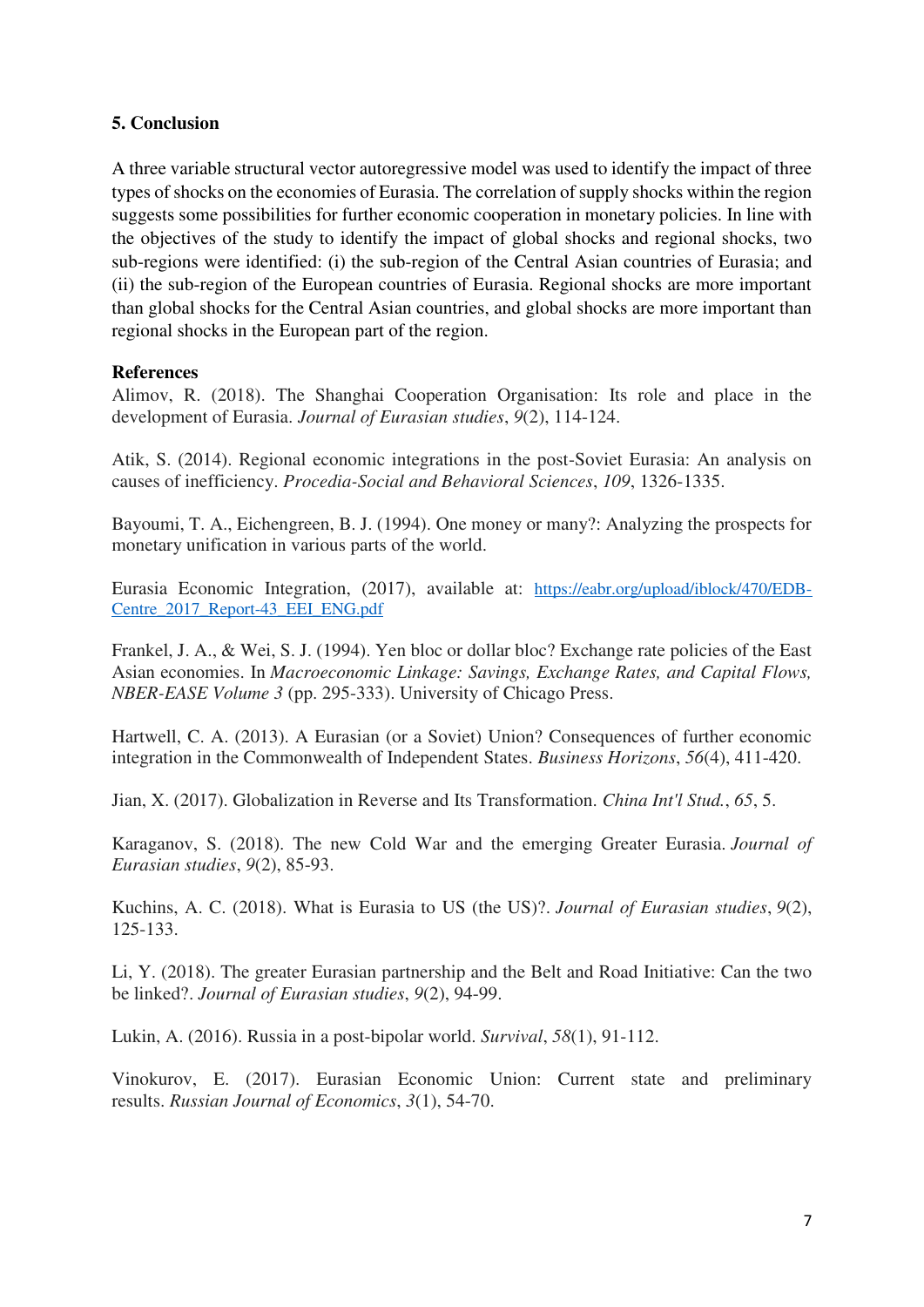Vinokurov, E., Demidenko, M., Korshunov, D., & Kovacs, M. (2017). Customs unions, currency crises, and monetary policy coordination: The case of the Eurasian Economic Union. *Russian Journal of Economics*, *3*(3), 280-295.

# **Appendix A: IRF from SVAR:**

Below figures are depicting the response of domestic GDPs to a unit shock from the global economy and the regional economy **(1991-2017)**. The response of the shocks are inconclusive.